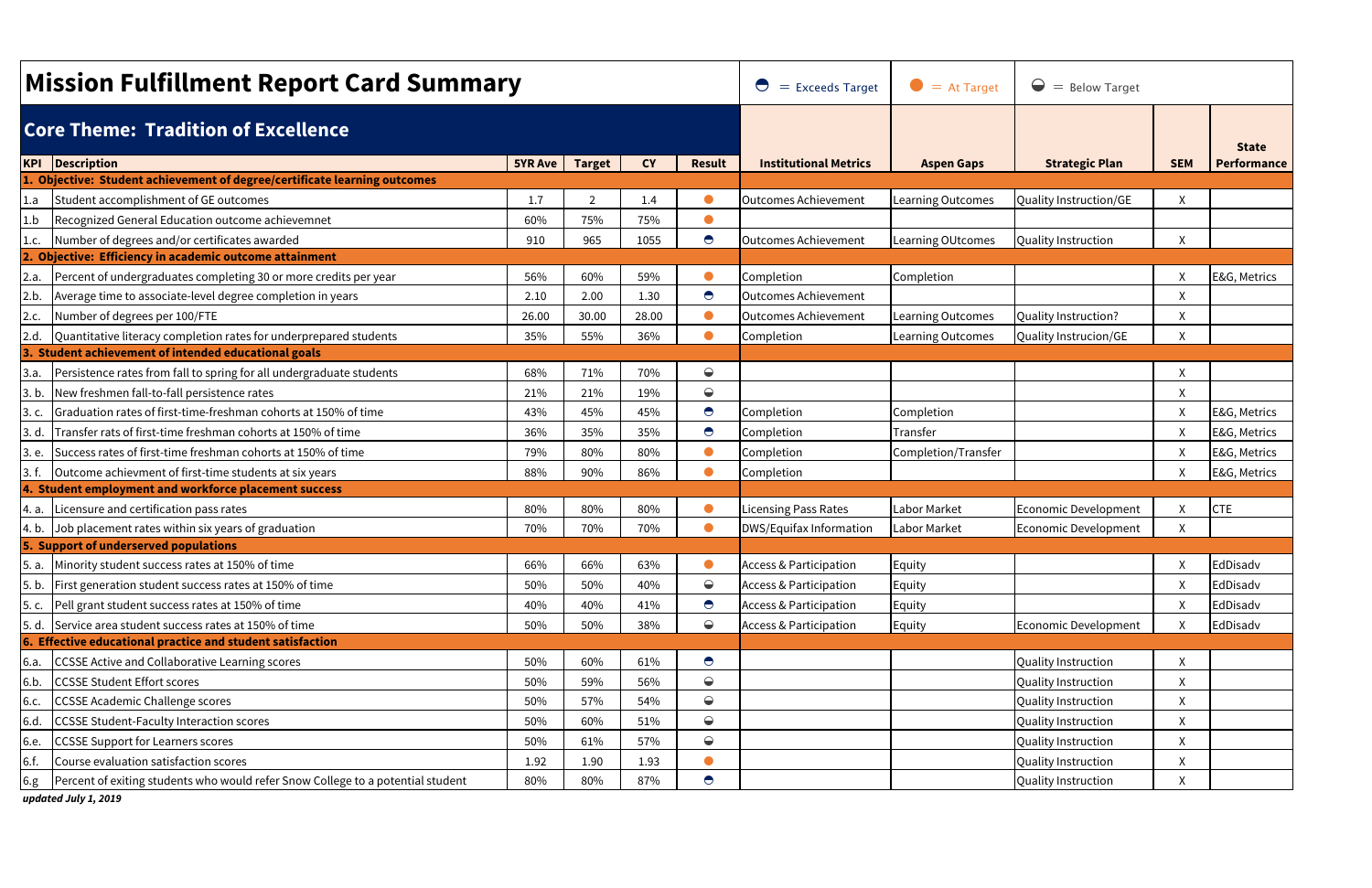|                                          | <b>Mission Fulfillment Report Card Summary</b>                                                | $=$ Exceeds Target<br>$\bigcirc$ | $\bullet$ = At Target | $\bullet$<br>$=$ Below Target |           |                                |                          |                             |   |                              |
|------------------------------------------|-----------------------------------------------------------------------------------------------|----------------------------------|-----------------------|-------------------------------|-----------|--------------------------------|--------------------------|-----------------------------|---|------------------------------|
| <b>Core Theme: Culture of Innovation</b> |                                                                                               |                                  |                       |                               |           |                                |                          |                             |   |                              |
|                                          | <b>KPI</b> Description                                                                        | 5-YEAR   Target   CY   Result    |                       |                               |           | <b>Institutional Metrics</b>   | <b>Aspen Gaps</b>        | <b>Strategic Plan</b>       |   | <b>SEM State Performance</b> |
|                                          | 1. Resouce allocation to promote assessment-based innovation                                  |                                  |                       |                               |           |                                |                          |                             |   |                              |
|                                          | 1. a Resources allocated toward innovative/best practice                                      | $\sim$                           | 50K                   | 75K                           | $\bullet$ |                                | <b>Learning Outcomes</b> | <b>General Education</b>    |   |                              |
|                                          | 2. Incorporation of new/best practices that maximize student success                          |                                  |                       |                               |           |                                |                          |                             |   |                              |
| 2.a.                                     | Course evlauation scores that recognize high impact classroom practices                       | 3.5                              | 3.5                   | 3.5                           |           |                                |                          | Quality Instruction         | x |                              |
| 2.b.                                     | Number of faculty participating in workshops and/or professional development opportunities    | 30%                              | 30%                   | 30%                           |           |                                |                          | Quality Instruction         |   |                              |
| 2.c                                      | Institutional DFWI rates                                                                      | 20%                              | 20%                   | 15%                           | $\bullet$ | <b>Outcomes Achievement</b>    | Learning Outcomes        | Quality Instruction         |   |                              |
| 2.d.                                     | Number of course re-designs (per year) based on identified learning achievement gaps          | 10                               | 10                    | 10                            |           | <b>Outcomes Achievement</b>    | <b>Learning Outcomes</b> | Quality Instruction         |   |                              |
| 2.e.                                     | Number of syllabi revised (per year) to improve learning outcomes and assessment              | 25%                              | 25%                   | 25%                           |           | <b>Outcomes Achievement</b>    | Learning Outcomes        | Quality Instruction         |   |                              |
| 2f.                                      | Number of new courses (per year) developed based on high impact practices                     | $\mathcal{F}$                    |                       |                               | $\bullet$ | <b>Outcomes Achievement</b>    | Learning Outcomes        | Quality Instruction         | x |                              |
|                                          | 3. Degree and certificate programs that address the academic and vocational needs of students |                                  |                       |                               |           |                                |                          |                             |   |                              |
| 3. a.                                    | Number of career-to-advanced degree stackable credentials developed per year                  | 3                                |                       |                               |           | <b>Workforce Ready Degrees</b> |                          | 2/4 Degrees                 |   | $X$ CTE                      |
| 3. b.                                    | Number of established four-year degrees                                                       |                                  |                       |                               | $\bullet$ |                                |                          | 2/4 Degrees & Ec.Dev        |   |                              |
|                                          | $\vert$ 3. c. $\vert$ Number of 2+2, 3+1 or other established partnerships                    |                                  |                       |                               |           | <b>Workforce Ready Degrees</b> |                          | <b>Economic Development</b> |   | <b>Metrics</b>               |
|                                          | 3. d. Percent of degrees and certifiates in Utah's DWS 5-star Occupation-related programs     | 2%                               | 2%                    | 1%                            |           | <b>Workforce Ready Degrees</b> |                          | <b>Economic Development</b> |   | <b>Metrics</b>               |
|                                          | 3. e.   Percent of degrees and certificates in Utah's DWS 4-star Occupation-related programs  | 1%                               | $1\%$                 | 2%                            |           | <b>Workforce Ready Degrees</b> |                          | <b>Economic Development</b> |   | <b>Metrics</b>               |

*updated July 1, 2019*